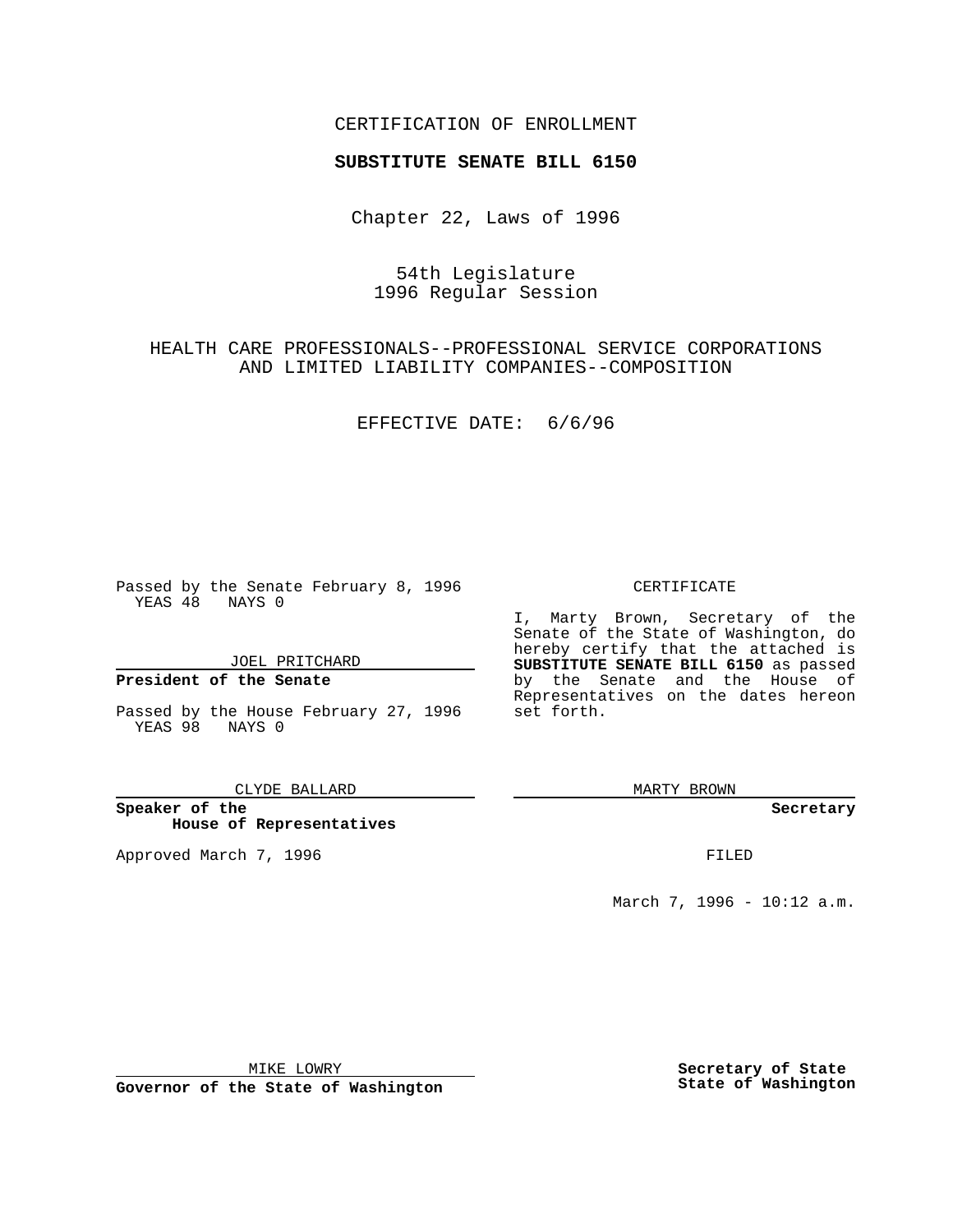## **SUBSTITUTE SENATE BILL 6150** \_\_\_\_\_\_\_\_\_\_\_\_\_\_\_\_\_\_\_\_\_\_\_\_\_\_\_\_\_\_\_\_\_\_\_\_\_\_\_\_\_\_\_\_\_\_\_

\_\_\_\_\_\_\_\_\_\_\_\_\_\_\_\_\_\_\_\_\_\_\_\_\_\_\_\_\_\_\_\_\_\_\_\_\_\_\_\_\_\_\_\_\_\_\_

Passed Legislature - 1996 Regular Session

### **State of Washington 54th Legislature 1996 Regular Session**

**By** Senate Committee on Health & Long-Term Care (originally sponsored by Senators Thibaudeau, Deccio, Kohl, Franklin and Wood)

Read first time 02/02/96.

1 AN ACT Relating to health care professionals doing business as 2 professional service corporations or limited liability companies; and 3 amending RCW 18.100.050 and 25.15.045.

4 BE IT ENACTED BY THE LEGISLATURE OF THE STATE OF WASHINGTON:

5 **Sec. 1.** RCW 18.100.050 and 1991 c 72 s 3 are each amended to read 6 as follows:

7 (1) An individual or group of individuals duly licensed or 8 otherwise legally authorized to render the same professional services 9 within this state may organize and become a shareholder or shareholders 10 of a professional corporation for pecuniary profit under the provisions 11 of Title 23B RCW for the purpose of rendering professional service( $($ : 12 PROVIDED, That)). One or more of ((such)) the legally authorized 13 individuals shall be the incorporators of ((such)) the professional 14 corporation((: PROVIDED FURTHER, That)).

 (2) Notwithstanding any other provision of this chapter, registered architects and registered engineers may own stock in and render their individual professional services through one professional service 18 corporation((: PROVIDED FURTHER, That)).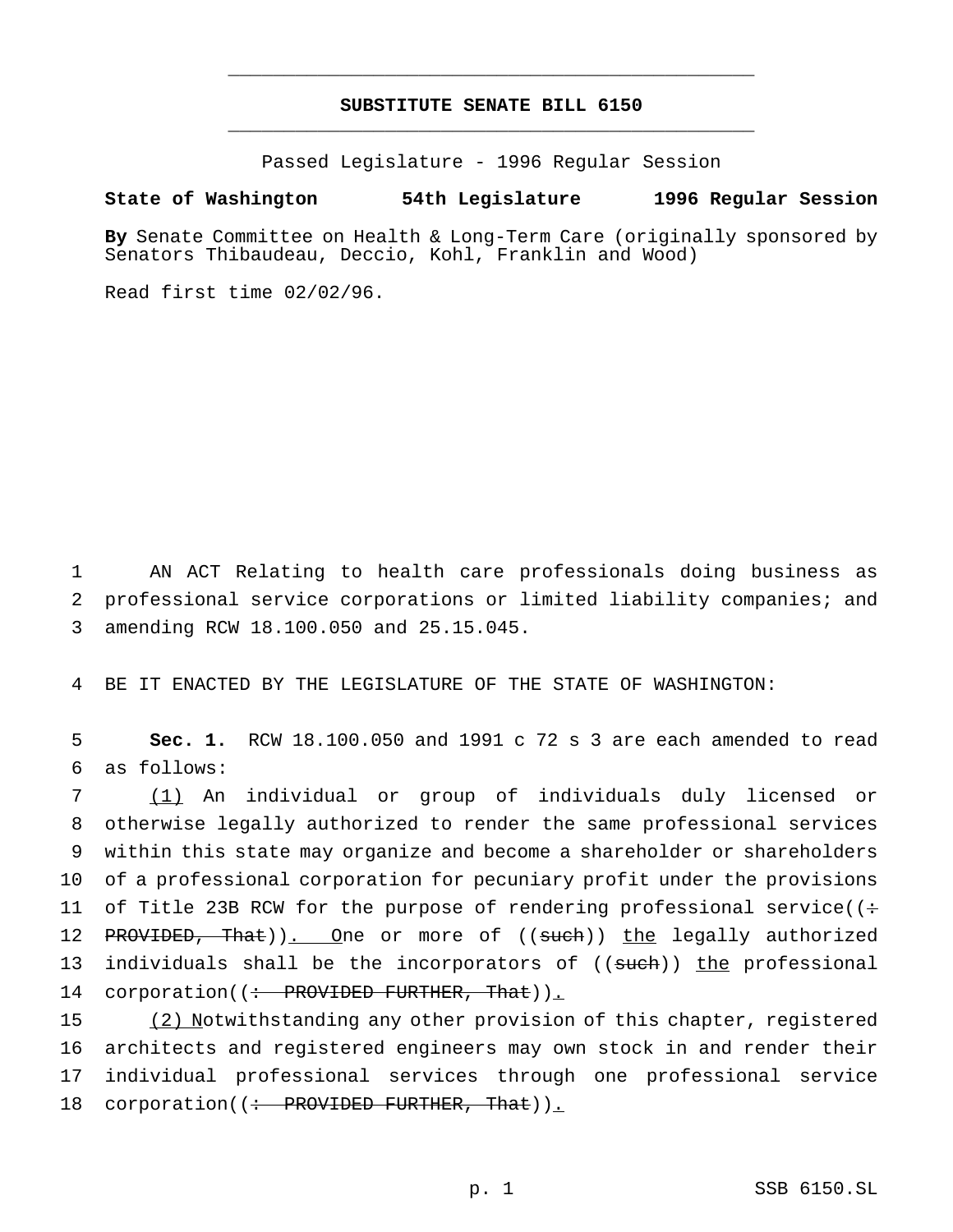(3) Licensed health care professionals, providing services to enrolled participants either directly or through arrangements with a health maintenance organization registered under chapter 48.46 RCW or federally qualified health maintenance organization, may own stock in and render their individual professional services through one 6 professional service corporation( $\left( \div \right)$  AND PROVIDED FURTHER, That)).

 (4) Professionals may organize a nonprofit nonstock corporation under this chapter and chapter 24.03 RCW to provide professional services, and the provisions of this chapter relating to stock and referring to Title 23B RCW shall not apply to any such corporation.

 (5)(a) Notwithstanding any other provision of this chapter, health 12 care professionals who are licensed or certified pursuant to chapters 18.06, 18.19, 18.22, 18.25, 18.29, 18.34, 18.35, 18.36A, 18.50, 18.53, 18.55, 18.64, 18.79, 18.83, 18.89, 18.108, and 18.138 RCW may own stock 15 in and render their individual professional services through one professional service corporation and are to be considered, for the purpose of forming a professional service corporation, as rendering the "same specific professional services" or "same professional services" or similar terms.

 (b) Notwithstanding any other provision of this chapter, health 21 care professionals who are licensed pursuant to chapters 18.57 and 18.71 RCW may own stock in and render their individual professional 23 services through one professional service corporation and are to be 24 considered, for the purpose of forming a professional service corporation, as rendering the "same specific professional services" or "same professional services" or similar terms.

 (c) Formation of a professional service corporation under this subsection does not restrict the application of the uniform disciplinary act under chapter 18.130 RCW, or applicable health care professional statutes under Title 18 RCW, including but not limited to restrictions on persons practicing a health profession without being appropriately credentialed and persons practicing beyond the scope of their credential.

 **Sec. 2.** RCW 25.15.045 and 1995 c 337 s 14 are each amended to read as follows:

 (1) A person or group of persons licensed or otherwise legally authorized to render professional services within this state may organize and become a member or members of a professional limited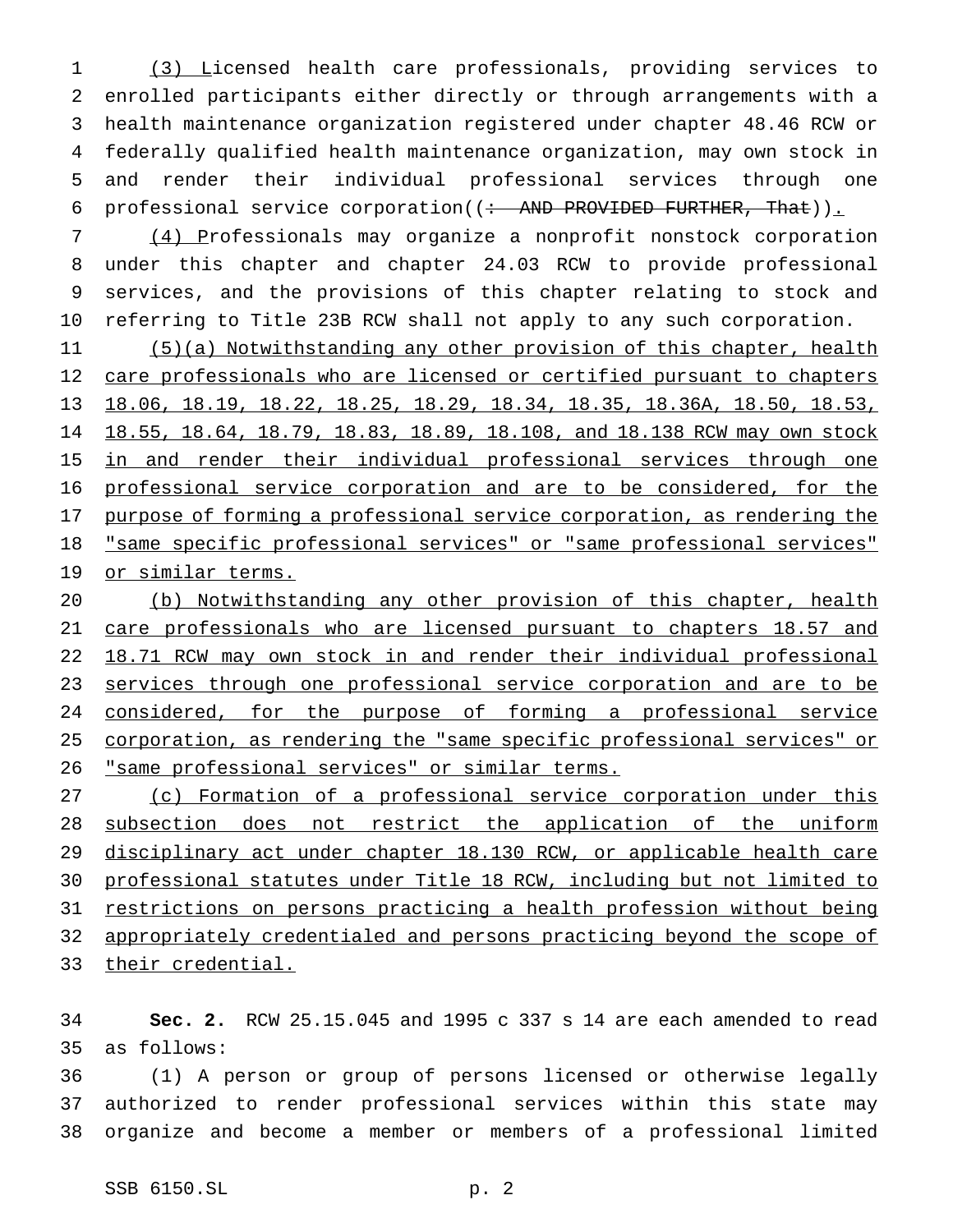liability company under the provisions of this chapter for the purposes of rendering professional service. A "professional limited liability company" is subject to all the provisions of chapter 18.100 RCW that apply to a professional corporation, and its managers, members, agents, and employees shall be subject to all the provisions of chapter 18.100 RCW that apply to the directors, officers, shareholders, agents, or employees of a professional corporation, except as provided otherwise in this section. Nothing in this section prohibits a person duly licensed or otherwise legally authorized to render professional services in any jurisdiction other than this state from becoming a member of a professional limited liability company organized for the purpose of rendering the same professional services. Nothing in this section prohibits a professional limited liability company from rendering professional services outside this state through individuals who are not duly licensed or otherwise legally authorized to render such professional services within this state. Notwithstanding RCW 18.100.065, persons engaged in a profession and otherwise meeting the requirements of this chapter may operate under this chapter as a professional limited liability company so long as each member personally engaged in the practice of the profession in this state is duly licensed or otherwise legally authorized to practice the profession in this state and:

 (a) At least one manager of the company is duly licensed or 24 otherwise legally authorized to practice the profession in this state; or

 (b) Each member in charge of an office of the company in this state is duly licensed or otherwise legally authorized to practice the profession in this state.

 (2) If the company's members are required to be licensed to practice such profession, and the company fails to maintain for itself and for its members practicing in this state a policy of professional liability insurance, bond, or other evidence of financial responsibility of a kind designated by rule by the state insurance commissioner and in the amount of at least one million dollars or 35 ((such)) a greater amount as the state insurance commissioner may establish by rule for a licensed profession or for any specialty within a profession, taking into account the nature and size of the business, 38 then the company's members ((shall be)) are personally liable to the 39 extent that, had  $((\text{such})\,)$  the insurance, bond, or other evidence of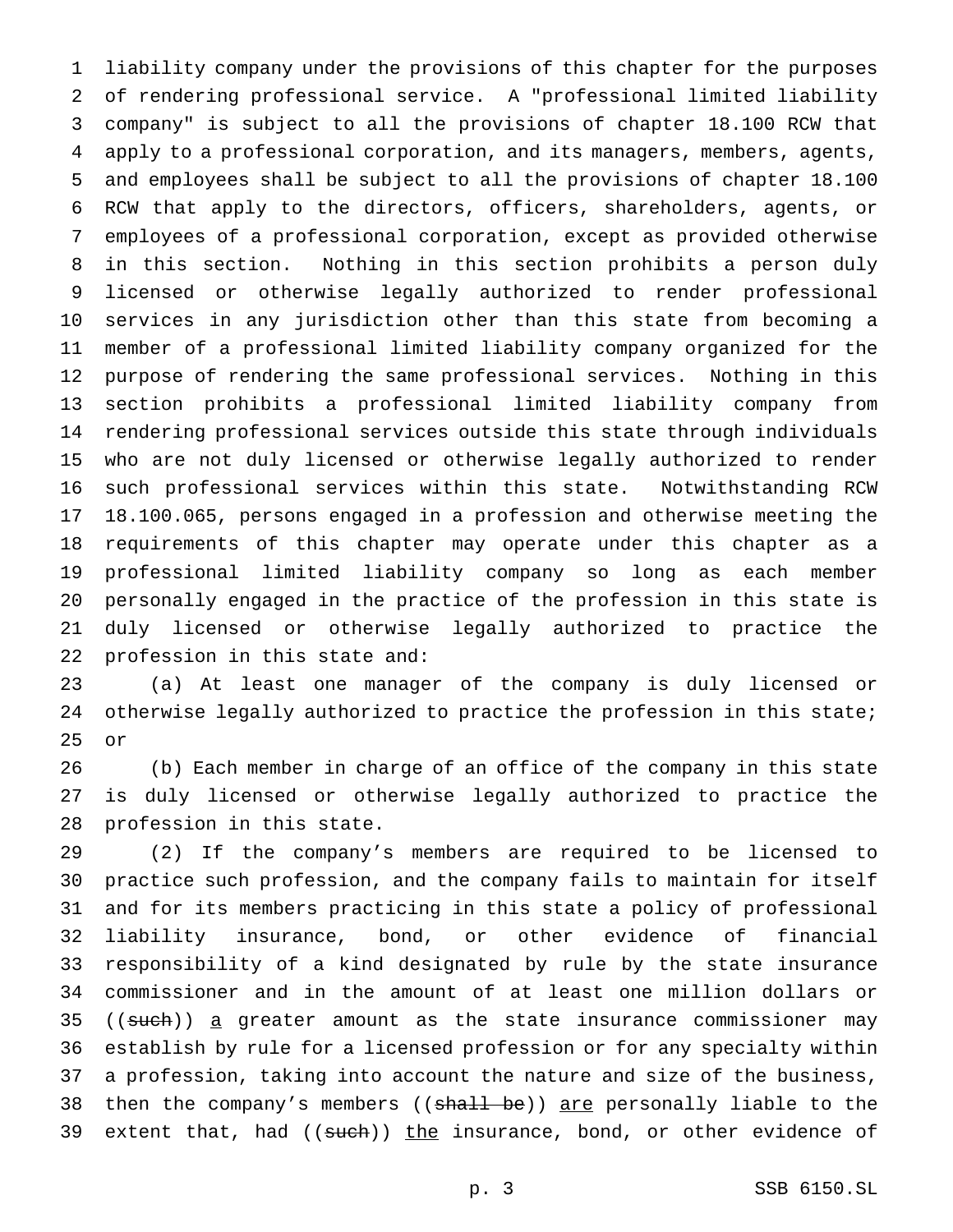responsibility been maintained, it would have covered the liability in question.

 (3) For purposes of applying the provisions of chapter 18.100 RCW to a professional limited liability company, the terms "director" or 5 "officer" ((shall)) means manager, "shareholder" ((shall)) means 6 member, "corporation" ((shall)) means professional limited liability 7 company, "articles of incorporation" ((shall)) means certificate of 8 formation, "shares" or "capital stock" ((shall)) means a limited 9 liability company interest, "incorporator" ((shall)) means the person 10 who executes the certificate of formation, and "bylaws" ((shall)) means the limited liability company agreement.

 (4) The name of a professional limited liability company must contain either the words "Professional Limited Liability Company," or the words "Professional Limited Liability" and the abbreviation "Co.," or the abbreviation "P.L.L.C." provided that the name of a professional limited liability company organized to render dental services shall contain the full names or surnames of all members and no other word than "chartered" or the words "professional services" or the abbreviation "P.L.L.C."

 (5) Subject to the provisions in article VII of this chapter, the following may be a member of a professional limited liability company and may be the transferee of the interest of an ineligible person or deceased member of the professional limited liability company:

 (a) A professional corporation, if its shareholders, directors, and its officers other than the secretary and the treasurer, are licensed or otherwise legally authorized to render the same specific professional services as the professional limited liability company; and

 (b) Another professional limited liability company, if the managers and members of both professional limited liability companies are licensed or otherwise legally authorized to render the same specific professional services.

 (6)(a) Notwithstanding any other provision of this chapter, health 34 care professionals who are licensed or certified pursuant to chapters 18.06, 18.19, 18.22, 18.25, 18.29, 18.34, 18.35, 18.36A, 18.50, 18.53, 18.55, 18.64, 18.79, 18.83, 18.89, 18.108, and 18.138 RCW may own membership interests in and render their individual professional services through one limited liability company and are to be considered, for the purpose of forming a limited liability company, as